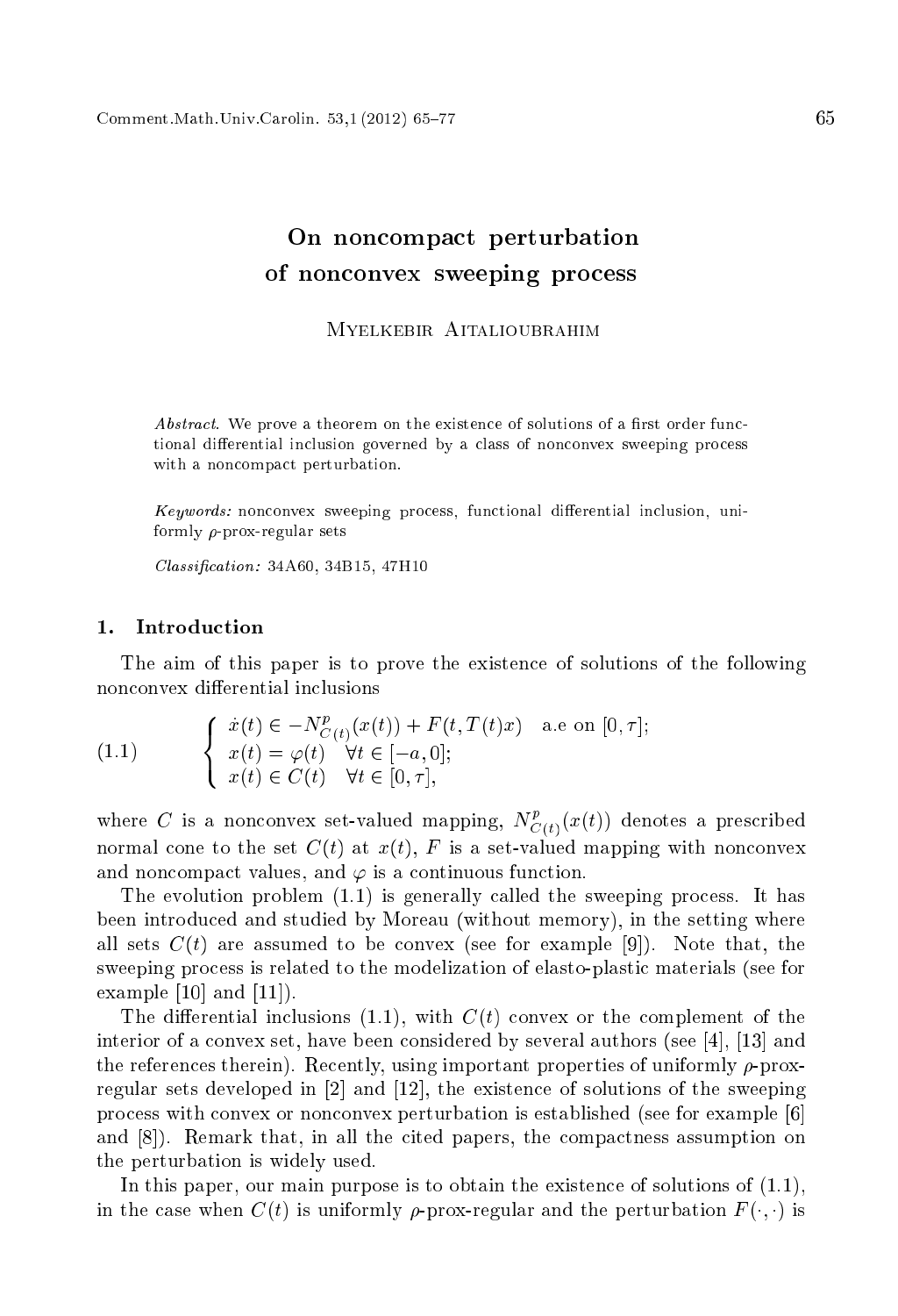nonconvex, noncompact, integrably bounded, measurable with respect to the first argument and Lips
hitz ontinuous with respe
t to the se
ond argument.

### $2.$ Preliminaries and statement of the main result

Let H be a real separable Hilbert space with the norm  $\|\cdot\|$  and the scalar product  $\langle \cdot, \cdot \rangle$ . For I a segment in R, we denote by  $\mathcal{C}(I, H)$  the Banach space of continuous functions from I to H equipped with the norm  $||x(\cdot)||_{\infty} := \sup{||x(t)||; t \in I}$ . For a a positive number, we put  $\mathcal{C}_a := \mathcal{C}([-a, 0], H)$  and for any  $t \in [0, T], T > 0$ , we define the operator  $T(t)$  from  $\mathcal{C}([-a,T],H)$  to  $\mathcal{C}_a$  with  $(T(t)(x(\cdot)))(s) :=$  $(T(t)x)(s) := x(t + s), s \in [-a, 0].$  For  $x \in H$  and  $r > 0$  let  $B(x, r) := \{y \in$  $H: \|y - x\| < r$  be the open ball centered at x with radius r and  $\overline{B}(x,r)$  be its closure and put  $B = B(0,1)$ . For  $\varphi \in C_a$  and  $r > 0$  let  $B_a(\varphi, r) := \{ \psi \in$  $\mathcal{C}_a: ||\psi - \varphi||_{\infty} < r$  be the open ball centered at  $\varphi$  with radius r and  $\overline{B}_a(\varphi, r)$  be its closure. For  $x \in H$  and for nonempty subsets A, B of H we denote  $d_A(x)$ or  $d(x, A)$  the real inf{ $||y - x||$ ;  $y \in A$ },  $e(A, B) := \sup\{d_B(x): x \in A\}$  and H(A; B) = maxfe(A; B); e(B ; A)g. For measurability purpose, H (resp. H) is endowed with the -algebra B(H) (resp. B(1)) of Borel subsets for the strong topology and the segment I is endowed with Lebesgue measure and the  $\sigma$ -algebra of Lebesgue measurable subsets. A multifun
tion is said to be measurable if its graph is measurable. For more details on measurability theory, we refer the reader to book of Castaing-Valadier [3].

We need first to recall some notations and definitions that will be used in all the paper.

Let  $V: H \to \mathbb{R} \cup \{+\infty\}$  be a lower semicontinuous function and x be any point where V is finite. The proximal subdifferential  $\partial^p V(x)$  of V at x is the set of all  $y \in H$ , for which there exist  $\theta, \sigma > 0$  such that for all  $x \in x + \theta D$ 

$$
\langle y, x'-x \rangle \le V(x') - V(x) + \sigma ||x'-x||^2.
$$

Let S be a nonempty closed subset of H and x be a point in S. We recall (see [5]) that the proximal normal cone of S at x is defined by  $N_S^p(x) := \partial^p \psi_S(x)$ , where  $\psi_S(\cdot)$  denotes the indicator function of S, i.e.,  $\psi_S(x) = 0$  if  $x \in S$  and  $+\infty$ otherwise.

Recall now that for a given  $\rho \in ]0, +\infty]$ , a subset S is uniformly  $\rho$ -prox-regular (see [12]), or equivalently  $\rho$ -proximally smooth (see [5]), if and only if every nonzero proximal normal to S can be realized by a  $\rho$ -ball, this means that for all  $\bar{x} \in S$  and all  $\xi \in N_S^p(\bar{x}) \setminus \{0\}$  one has

$$
\left\langle \frac{\xi}{\|\xi\|}, x - \bar{x} \right\rangle \le \frac{1}{2\rho} \|x - \bar{x}\|^2
$$

for all  $x \in S$ . We make the convention  $\frac{1}{\rho} = 0$  for  $\rho = +\infty$ . Recall that for  $\rho = +\infty$  the uniform  $\rho$ -prox-regularity of S is equivalent to the convexity of S.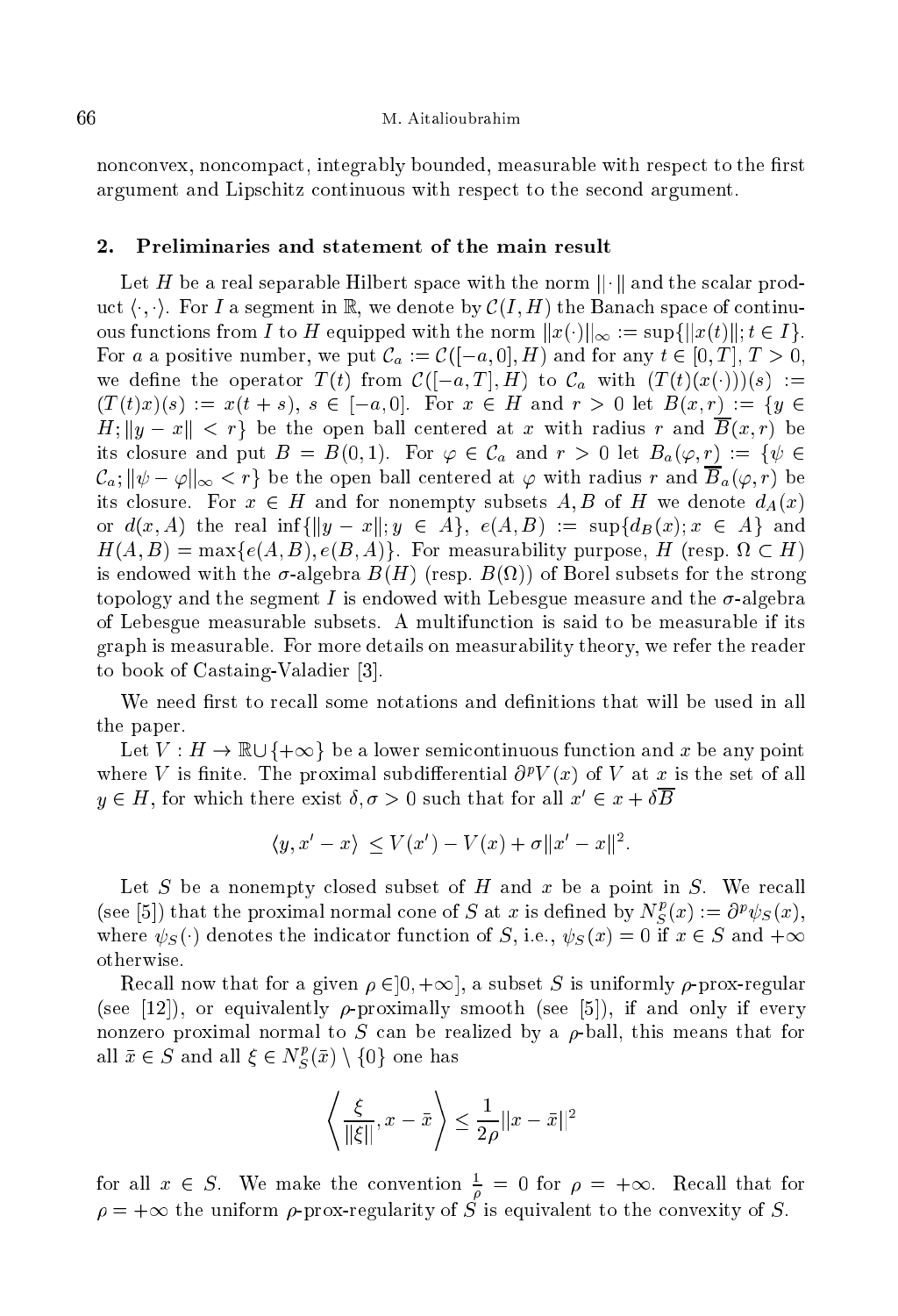The following propositions summarize some important onsequen
es of uniform prox-regularity needed in the sequel.

**Proposition 2.1** ([12]). Let S be a nonempty closed subset in H and  $x \in S$ . The following assertions hold.

- (i)  $\partial^p d(x, S) = N_S^p(x) \cap \overline{B}$ .
- (ii) Let  $\rho \in ]0, +\infty]$ . If S is uniformly  $\rho$ -prox-regular, then for all  $x \in H$ with  $d(x, S) < \rho$  one has  $\text{Proj}_S(x) \neq \emptyset$  and  $\partial^P d(x, S) = \partial^C d(x, S)$ , where  $\partial^C d(x, S)$  is the Clarke subdifferential of  $d(\cdot, S)$  at x. So, in such a case, the subdifferential  $\partial d(x, S) := \partial^P d(x, S) = \partial^C d(x, S)$  is a closed convex set in H.
- (iii) If S is uniformly  $\rho$ -prox-regular, then for all  $x_i \in S$  and all  $v_i \in N_S^p(x_i)$ with  $||v_i|| < \rho$   $(i = 1, 2)$  one has

$$
\langle v_1 - v_2, x_1 - x_2 \rangle \ge -||x_1 - x_2||^2.
$$

As a consequence of (iii) we get that for uniformly  $\rho$ -prox-regular sets, the proximal normal cone to  $S$  coincides with all the normal cones contained in the Clarke normal cone at all points  $x \in S$ , i.e.,  $N_S^P(x) = N_S^C(x)$ . In such a case, we put  $N_S(x) := N_S^P(x) = N_S^C(x)$ .

. Proposition 2.2 ([2]). 2.1 p. 20; +1.1 (12.1 p. 2.1 p. 2.2 p. 2.2 p. 2.2 p. 2.2 p. 2.2 p. 2.1 p. 2.1  $C: \Omega \to 2^H$  be a Hausdorff-continuous set-valued mapping. Assume that C has uniformly  $\rho$ -prox-regular values. Then, the set-valued mapping given by  $(z, x) \rightarrow$  $ou_{C(z)}(x)$  from  $u \times H$  (endowed with the strong topology) to H (endowed with the weak topology) is upper semi
ontinuous, whi
h is equivalent to the upper semicontinuity of the function  $(z, x) \rightarrow \sigma(\partial d_{C(z)}(x), p)$  for any  $p \in H$ . Here  $\sigma(S, p)$  denotes the support function associated with S, i.e.,  $\sigma(S, p) = \sup_{s \in S} \langle s, p \rangle$ .

Let us recall the following lemmas that will be used in the sequel.

Lemma 2.3 ([15℄). Let be a nonempty set in H. Assume that F : [a; b℄ - !  $2<sup>H</sup>$  is a multifunction with nonempty closed values satisfying:

- , for every x 2 is not an in the content on the part is
- for every t <sup>2</sup> [a; b℄, F (t; ) is (Hausdor) ontinuous on .

Then for any measurable fun
tion x() : [a; b℄ ! , the multifun
tion F (; x()) is measurable on  $[a, b]$ .

**Lemma 2.4** ([15]). Let  $G : [a, b] \rightarrow 2^H$  be a measurable multifunction and  $y(\cdot): [a, b] \to H$  a measurable function. Then for any positive measurable function  $r(\cdot): [a, b] \to \mathbb{R}^+$ , there exists a measurable selection  $g(\cdot)$  of G such that for almost all  $t \in [a, b]$ 

$$
||g(t) - y(t)|| \le d(y(t), G(t)) + r(t).
$$

Assume that the following hypotheses hold:

(H1) C :  $[0, b] \rightarrow 2^H$  is a set-valued map with nonempty compact values satisfying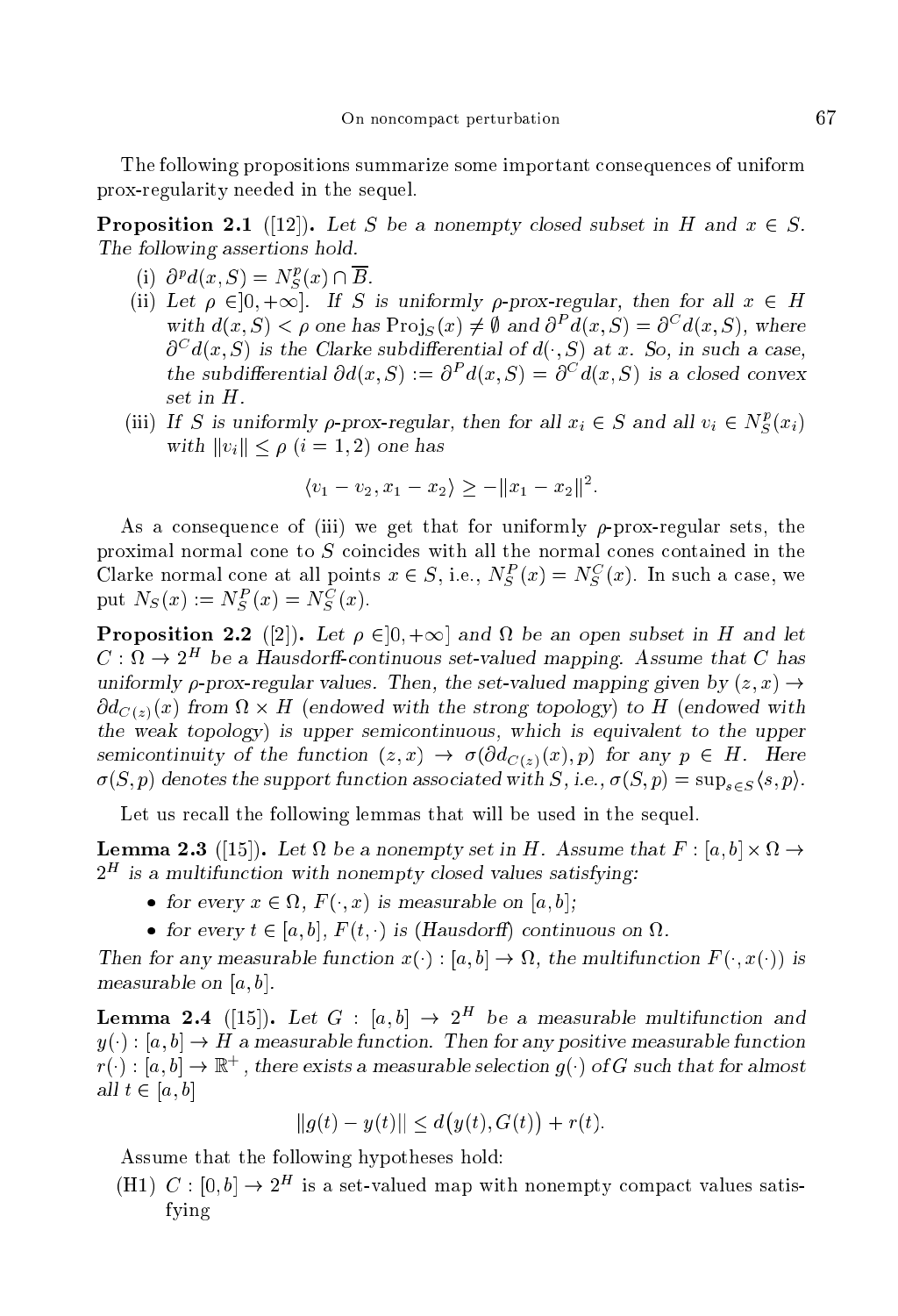- (a) for each  $t \in [0, b]$ ,  $C(t)$  is  $\rho$ -prox-regular for some fixed  $\rho \in ]0, +\infty]$ ;
- (b) there exists an absolutely continuous function  $v : [0, b] \to \mathbb{R}$  such that

$$
|d(x, C(t)) - d(x, C(s))| \le |v(t) - v(s)|
$$

for all  $x \in H$  and  $s, t \in [0, b]$ ;

- (H2)  $F : [0,b] \times C_a \rightarrow 2^H$  is a set-valued map with nonempty closed values satisfying
	- (i) for each  $\psi \in \mathcal{C}_a$ ,  $t \mapsto F(t, \psi)$  is measurable;
	- (ii) there is a function  $m(\cdot) \in L^{\infty}(\mathbb{U}, \emptyset)$ ,  $\mathbb{R}^{\infty}$  ) such that for all  $t \in \mathbb{U}, \emptyset$  and for all  $\psi_1, \psi_2 \in \mathcal{C}_a$

$$
H\Big(F(t,\psi_1),F(t,\psi_2)\Big)\leq m(t)\|\psi_1-\psi_2\|_{\infty};
$$

(iii) for all bounded subset S of  $\mathcal{C}_a$ , there exist two functions  $g_S(\cdot), p_S(\cdot) \in$  $L$  ( $[0, v]$ ,  $\mathbb{R}$  ) such that for all  $t \in [0, v]$  and for all  $\psi \in S$ 

$$
||F(t, \psi)|| := \sup_{y \in F(t, \psi)} ||y|| \le g_S(t) + p_S(t) ||\psi||_{\infty}.
$$

We established the following result:

**Theorem 2.5.** If assumptions (H1) and (H2) are satisfied, then for all  $\varphi \in \mathcal{C}_a$ such that  $\varphi(0) \in C(0)$ , there exist  $T > 0$ ,  $r > 0$ , and a continuous function  $x(\cdot)$ :  $[-a, T] \rightarrow H$ , that is absolutely continuous on  $[-a, T]$  such that  $x(\cdot)$  is solution of

$$
\begin{cases}\n\dot{x}(t) \in -N_{C(t)}(x(t)) + F(t, T(t)x) & a.e \text{ on } [0, T]; \\
x(t) = \varphi(t) \quad \forall t \in [-a, 0]; \\
x(t) \in C(t) \quad \forall t \in [0, T],\n\end{cases}
$$

 $||\dot{x}(t)|| \leq |\dot{v}(t)| + g(t) + p(t)(\|\varphi\|_{\infty} + r), \quad \text{ for almost all } t \in [0, T].$ 

## 3. Proof of the main result

Fix  $\varphi \in L_a$  such that  $\varphi(0) \in C(0)$ . Let  $r > 0$  and  $g(\cdot), p(\cdot) \in L^2([0,0], \mathbb{R}^+)$  be su
h that

(3.1) 
$$
||F(t,\psi)|| \leq g(t) + p(t)||\psi||_{\infty} \quad \forall (t,\psi) \in [0,b] \times \overline{B}_a(\varphi,r).
$$

Let  $T_1 > 0$  be such that

(3.2) 
$$
\int_0^{T_1} \left(2g(t) + 2p(t)(\|\varphi\|_{\infty} + r) + |\dot{v}(t)|\right) dt < \inf \left\{\frac{r}{2}, \frac{\rho}{2}\right\}.
$$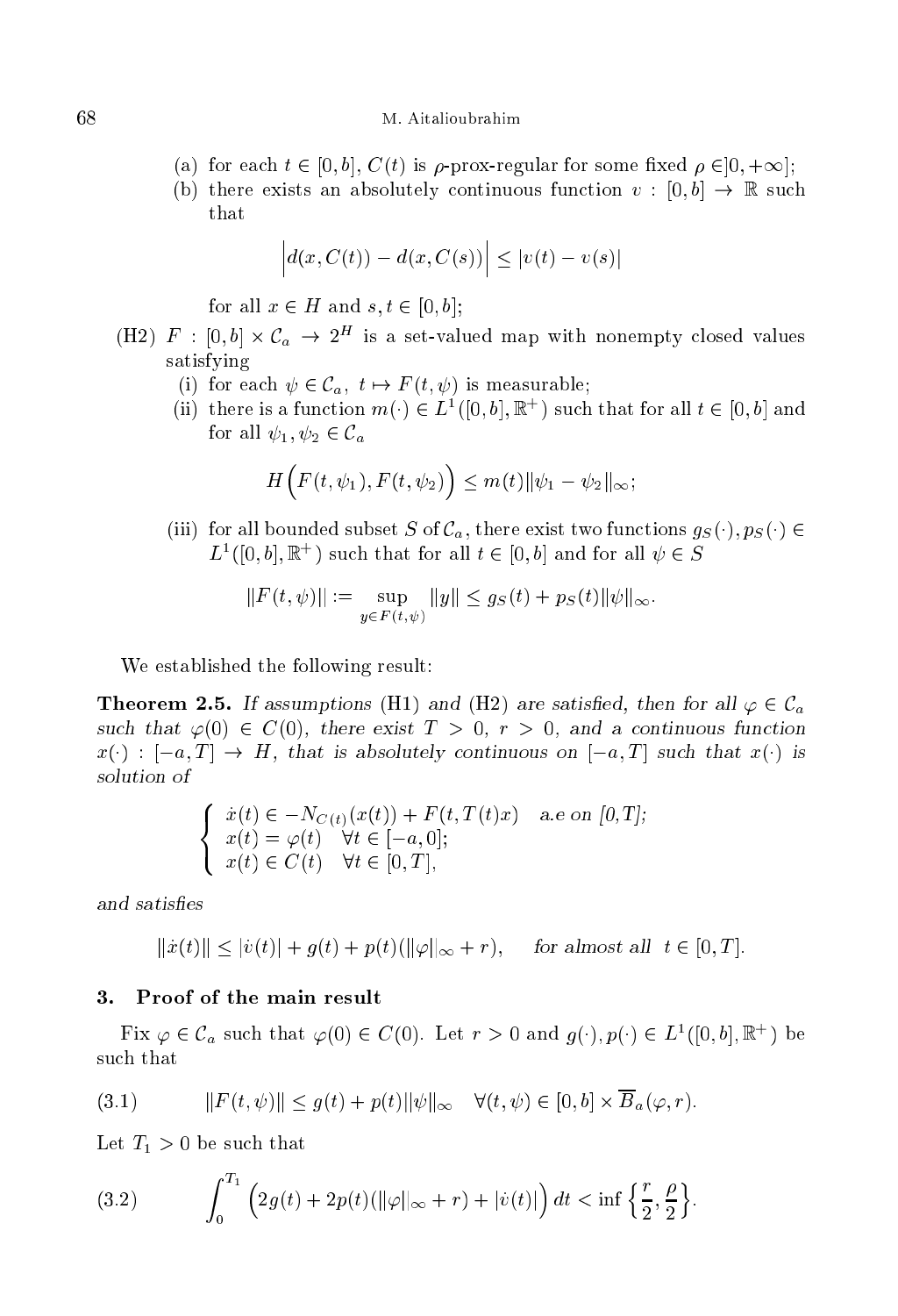The idea of such  $T_1$  has been used in [7]. For  $\varepsilon > 0$  set (3.3) a series de la provincia de la provincia de la provincia de la provincia de la provincia de la provincia de la

$$
\eta(\varepsilon) = \sup \left\{ \gamma \in ]0, \varepsilon] : \left| \int_{t_1}^{t_2} \left( |\dot{v}(s)| + 2g(s) + 2p(s)(\|\varphi\|_{\infty} + r) \right) ds \right| < \varepsilon,
$$
  
and  $\|\varphi(t_1) - \varphi(t_2)\| < \varepsilon$  if  $|t_1 - t_2| < \gamma$ .

Put

(3.4) 
$$
T = \min \left\{ T_1, \frac{1}{2} \eta(\frac{r}{2}), b \right\}.
$$

We will used the following lemma to prove the main result.

**Lemma 3.1.** If assumptions ( $\pi$ 1) and ( $\pi$ 2) are satisfied, then for an  $n \in \mathbb{N}$  and for all  $y(\cdot) \in L^2([0,1], H)$ , there exist a continuous mapping  $x_n(\cdot) : [-a,1] \to H$ , a step functions  $\sigma_n(\cdot), \sigma_n(\cdot) : [0,1] \to [0,1]$  and  $f_n(\cdot) \in L^2([0,1], H)$  such that

- $\bullet$   $f_n(t) \in T$  (t,  $T(v_n(t))x_n$ ),  $x_n(v_n(t)) \in U(v_n(t))$ , for all  $t \in [0,1]$ ,
- $||f_n(t) y(t)|| \leq a(y(t), f(t, t(\theta_n(t))x_n)) + \frac{1}{n}$  for all  $t \in [0, 1]$ ;

• 
$$
(\dot{x}_n(t) - f_n(t)) \in -N \Big( C(\bar{\theta}_n(t)), x_n(\bar{\theta}_n(t)) \Big)
$$
 for almost all  $t \in [0, T];$ 

•  $||x_n(t) - f_n(t)|| \leq |v(t)| + g(t) + p(t)(r + ||\varphi||_{\infty})$  for almost every  $t \in [0, T]$ .

PROOF: FIX  $n \in \mathbb{N}$  and let  $y(\cdot): [0,1] \to H$  be a measurable function. Consider a sequence  $(P_n)_n$  of subdivisions of  $[0, T]$ :

$$
P_n = \left\{0 = t_0^n < t_1^n < \dots < t_i^n < \dots < t_{2^n}^n = T\right\}
$$

where  $t_i^n = i \frac{T}{2^n}$ ,  $0 < i < 2^n$ . Let us define a sequence  $(x_n)_n$  of approximate solutions as follows. Set  $x_n(s) = \varphi(s)$  for all  $s \in [-a, 0]$ . Put  $x_0^n = \varphi(0) \in C(t_0^n)$ . In view of Lemma 2.4, there exists a function  $f_0^n \in L^1([0,t_1^n],H)$  such that  $f_0^n(t)$  $F(t, T(0)x_n)$  and

$$
||f_0^n(t) - y(t)|| \le d(y(t), F(t, T(0)x_n)) + \frac{1}{n}
$$

for all  $t \in [0, t_1^n]$ . By (H1), (3.1) and (3.2), we have

$$
d_{C(t_1^n)}\left(x_0^n + \int_{t_0^n}^{t_1^n} f_0^n(s) \, ds\right) \le d_{C(t_0^n)}\left(x_0^n + \int_{t_0^n}^{t_1^n} f_0^n(s) \, ds\right) + |v(t_1^n) - v(t_0^n)|
$$
  

$$
\le \int_{t_0^n}^{t_1^n} ||f_0^n(s)|| \, ds + \int_{t_0^n}^{t_1^n} |v(s)| \, ds
$$

a se de la provincia de la construcción de la construcción de la construcción de la construcción de la construcción de la construcción de la construcción de la construcción de la construcción de la construcción de la const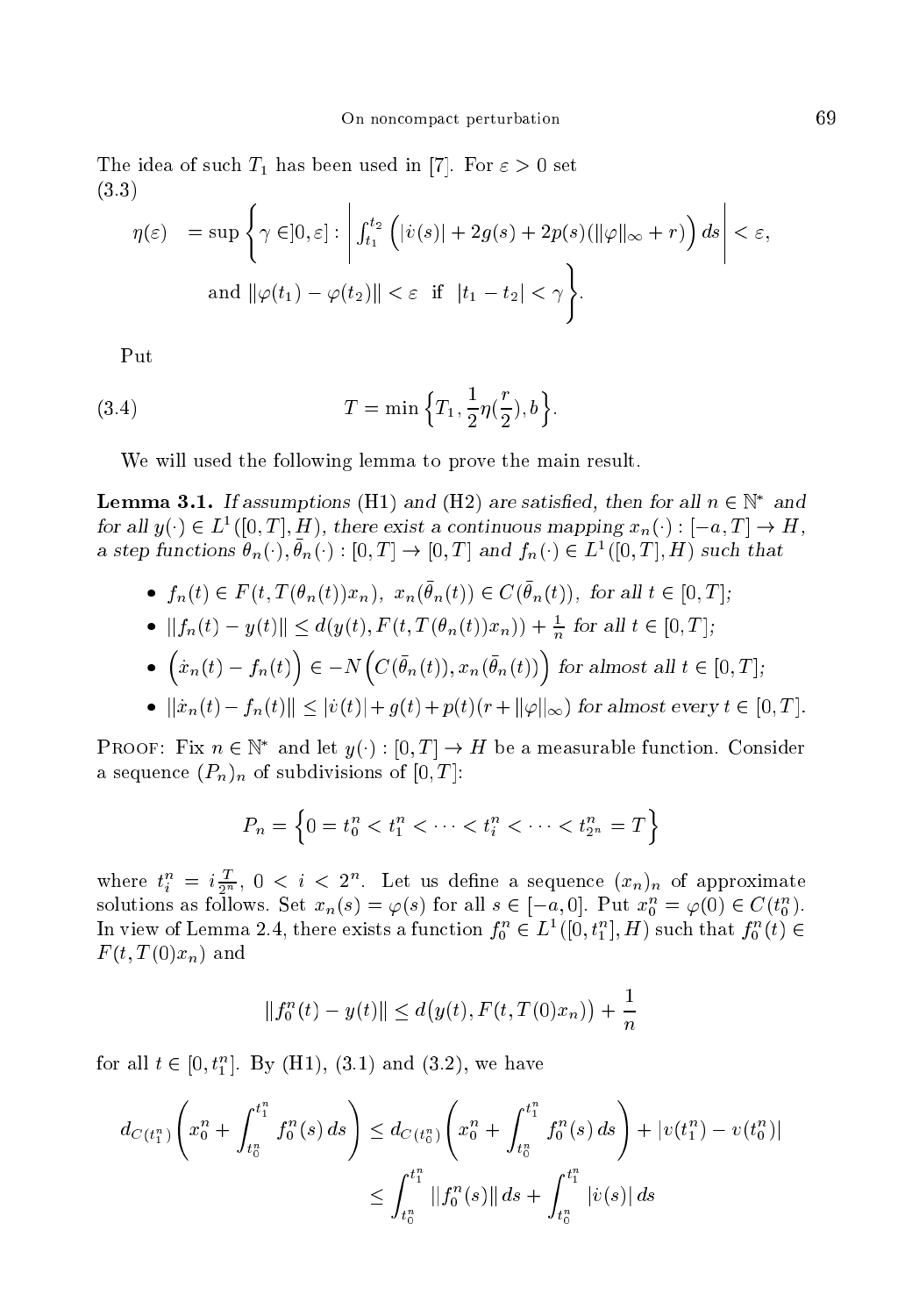70 M. Aitalioubrahim

$$
\leq \int_{t_0^n}^{t_1^n} \left( g(s) + p(s) ||\varphi||_{\infty} + |v(s)| \right) ds
$$
  

$$
\leq \frac{\rho}{2}.
$$

As C has uniformly  $\rho$ -prox-regular values, by Proposition 2.1, we have

$$
\operatorname{Proj}_{C(t_1^n)}\left(x_0^n + \int_{t_0^n}^{t_1^n} f_0^n(s) \, ds\right) \neq \emptyset.
$$

Then, one can choose a point  $x_1^n$  in

$$
\mathrm{Proj}_{C(t_1^n)} \left( x_0^n + \int_{t_0^n}^{t_1^n} f_0^n(s) \, ds \right).
$$

Note that  $x_1^n \in C(t_1^n)$  and

$$
\left\|x_1^n - \left(x_0^n + \int_{t_0^n}^{t_1^n} f_0^n(s) \, ds\right)\right\| = d_{C(t_1^n)}\left(x_0^n + \int_{t_0^n}^{t_1^n} f_0^n(s) \, ds\right)
$$
  

$$
\leq \int_{t_0^n}^{t_1^n} \left(g(s) + p(s) ||\varphi||_{\infty} + |\dot{v}(s)|\right) ds.
$$

Remark that

$$
||x_1^n - \varphi(0)|| \leq \left\| x_1^n - \left( x_0^n + \int_{t_0^n}^{t_1^n} f_0^n(s) \, ds \right) \right\| + \int_{t_0^n}^{t_1^n} ||f_0^n(s)|| \, ds
$$
  

$$
\leq \int_{t_0^n}^{t_1^n} \left( 2g(s) + 2p(s) ||\varphi||_{\infty} + |v(s)| \right) ds
$$
  

$$
\leq \frac{r}{2}.
$$

Then  $x_1^n \in B(\varphi(0), r)$ . Now, set

$$
x_n(t) = x_0^n + \frac{\alpha(t) - \alpha(t_0^n)}{\alpha(t_1^n) - \alpha(t_0^n)} \left( x_1^n - x_0^n - \int_{t_0^n}^{t_1^n} f_0^n(s) \, ds \right) + \int_{t_0^n}^t f_0^n(s) \, ds
$$

for all  $t \in \left[t_0^n,t_1^n\right],$  where

$$
\alpha(t) = \int_0^t \left( |\dot{v}(s)| + g(s) + p(s)(r + ||\varphi||_\infty) \right) ds, \ \forall t \in [0, T].
$$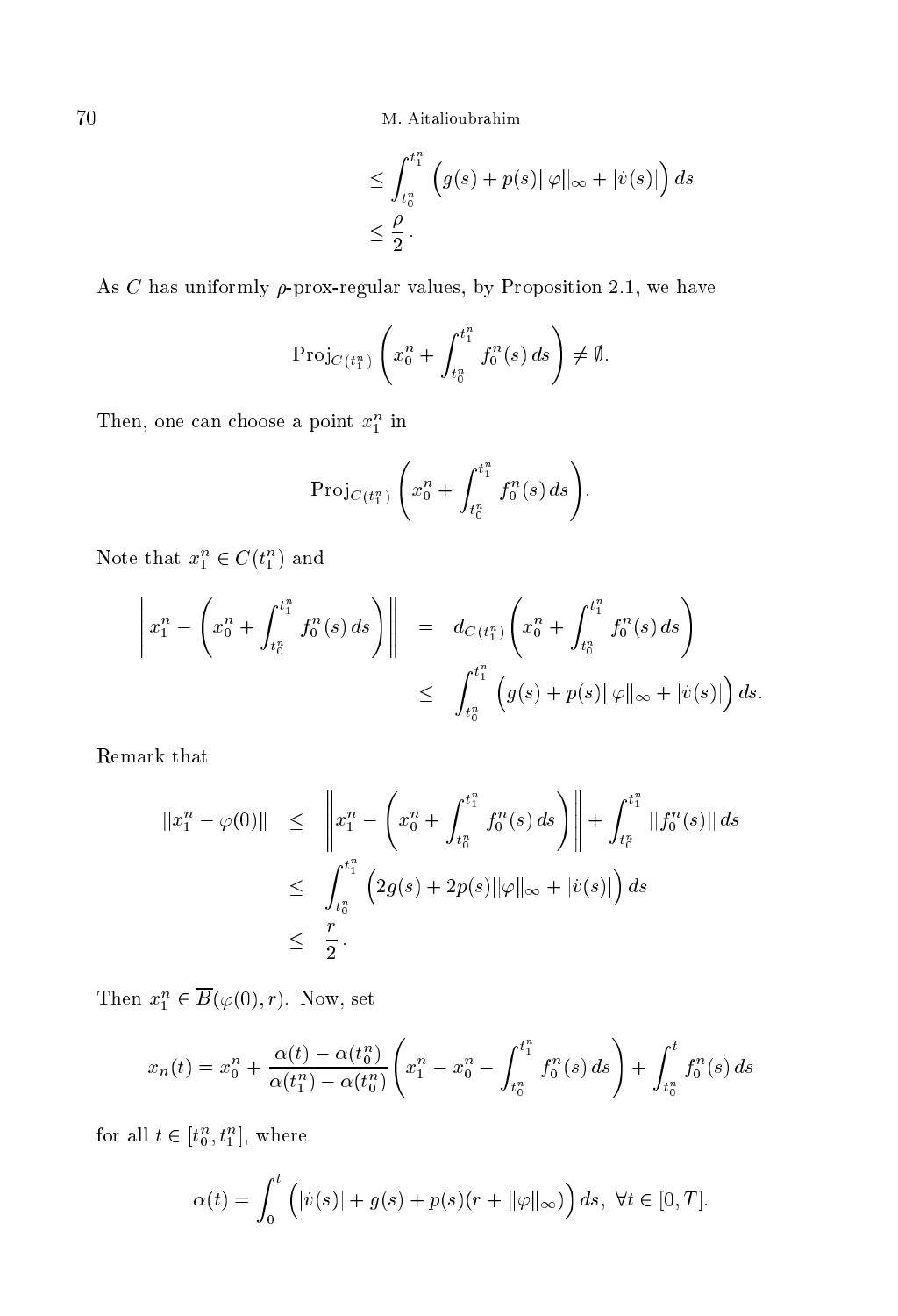So for all  $t \in [t_0^n, t_1^n]$ 

$$
||x_n(t) - \varphi(0)|| \leq \frac{\alpha(t) - \alpha(t_0^n)}{\alpha(t_1^n) - \alpha(t_0^n)} \left\| x_1^n - x_0^n - \int_{t_0^n}^{t_1^n} f_0^n(s) \, ds \right\| + \int_{t_0^n}^t ||f_0^n(s)|| \, ds
$$
  
\n
$$
\leq \alpha(t) - \alpha(t_0^n) + \int_{t_0^n}^t g(s) + p(t) ||\varphi||_{\infty} \, ds
$$
  
\n
$$
\leq \int_{t_0^n}^t \left( |v(s)| + 2g(s) + 2p(s)(r + ||\varphi||_{\infty}) \right) ds
$$
  
\n
$$
\leq \frac{r}{2}
$$

which is equivalent to  $x_n(t) \in \overline{B}(\varphi(0), \frac{r}{2})$  for all  $t \in [t_0^n, t_1^n]$ . Now, we have<br>to estimate  $||(T(t_1^n)x_n)(s) - \varphi(s)||$  for each  $s \in [-a, 0]$ . If  $-t_1^n \le s \le 0$ , then  $t_1^n + s \in [0, t_1^n]$ . Thus, by the fact that  $|s| \leq t_1^n \leq T < \eta(\frac{r}{2})$ , we have

$$
||(T(t_1^n)x_n)(s) - \varphi(s)|| = ||x_n(t_1^n + s) - \varphi(s)||
$$
  
\n
$$
\leq ||x_n(t_1^n + s) - \varphi(0)|| + ||\varphi(s) - \varphi(0)||
$$
  
\n
$$
\leq r.
$$

If  $-a \le s \le -t_1^n$ , then  $t_1^n + s \in [-a, 0]$  and

$$
||(T(t_1^n)x_n)(s) - \varphi(s)|| = ||\varphi(t_1^n + s) - \varphi(s)||
$$
  

$$
\leq r.
$$

Therefore,  $T(t_1^n)x_n \in \overline{B}_a(\varphi(\cdot),r)$ .

We reiterate this process for constructing sequences  $(f_i^n(\cdot))_i, (x_i^n)_i$  satisfying, for all  $0 \leq i \leq 2^n - 1$  and for all  $t \in [t_i^n, t_{i+1}^n]$ , the following assertions:

$$
(3.5) \t f_i^n(t) \in F(t, T(t_i^n)x_n), \; x_0^n \in C(t_0^n), \; x_{i+1}^n \in C(t_{i+1}^n) \cap \overline{B}(\varphi(0), r),
$$

(3.6) 
$$
x_n(t) \in \overline{B}(\varphi(0), r), T(t_i^n)x_n \in \overline{B}_a(\varphi(\cdot), r).
$$

(3.7) 
$$
||f_i^n(t) - y(t)|| \leq d(y(t), F(t, T(t_i^n)x_n)) + \frac{1}{n},
$$

(3.8) 
$$
x_{i+1}^n \in \text{Proj}_{C(t_{i+1}^n)}\left(x_i^n + \int_{t_i^n}^{t_{i+1}^n} f_i^n(s) \, ds\right),
$$

$$
(3.9)\ \left\|x_{i+1}^n - \left(x_i^n + \int_{t_i^n}^{t_{i+1}^n} f_i^n(s) \, ds\right)\right\| \le \int_{t_i^n}^{t_{i+1}^n} \left(|\dot{v}(s)| + g(s) + p(s)(r + ||\varphi||_{\infty})\right) ds,
$$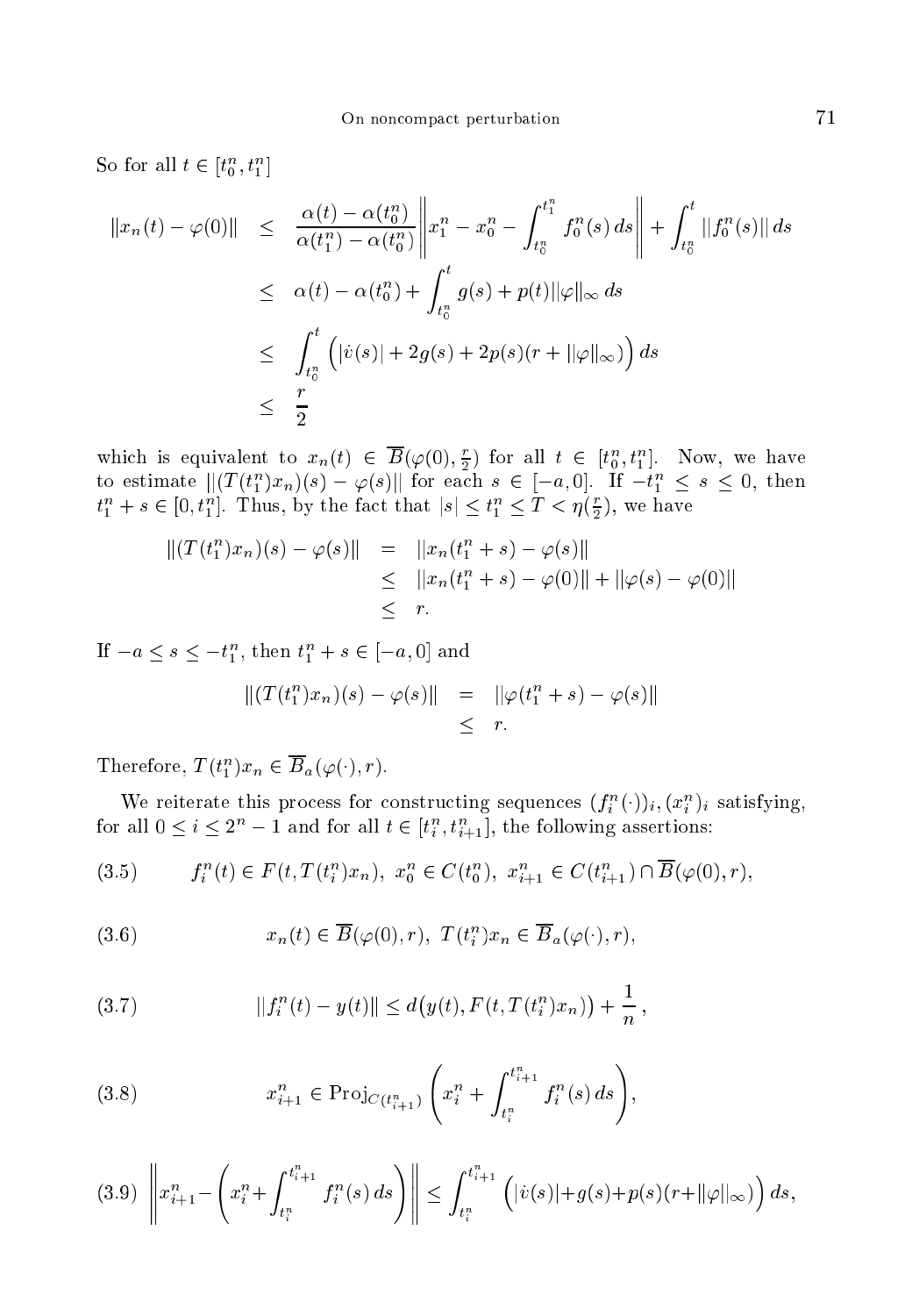72 M. Aitalioubrahim

$$
(3.10) \ \ x_n(t) = x_i^n + \frac{\alpha(t) - \alpha(t_i^n)}{\alpha(t_{i+1}^n) - \alpha(t_i^n)} \left( x_{i+1}^n - x_i^n - \int_{t_i^n}^{t_{i+1}^n} f_i^n(s) \, ds \right) + \int_{t_i^n}^t f_i^n(s) \, ds.
$$

Now, we define the functions  $\sigma_n(\cdot), \sigma_n(\cdot) : [0,1] \to [0,1]$  and  $f_n(\cdot) \in L^2([0,1], H)$ by setting for all  $t \in [t_i^n, t_{i+1}^n]$ 

$$
\bar{\theta}_n(t) = t_{i+1}^n, \ \bar{\theta}_n(T) = T, \ f_n(t) = f_i^n(t),
$$

and for all  $t \in ]t_i^n, t_{i+1}^n]$ 

$$
\theta_n(t) = t_i^n, \ \theta_n(0) = 0.
$$

We claim that  $x_n(\cdot)$  is absolutely continuous. Indeed, for all  $0 \leq i \leq 2^n - 1$  and for all  $t$  and  $s$  in  $[t_i^n,t_{i+1}^n], s < t,$  one has

$$
x_n(t) - x_n(s) = \frac{\alpha(t) - \alpha(s)}{\alpha(t_{i+1}^n) - \alpha(t_i^n)} \left( x_{i+1}^n - x_i^n - \int_{t_i^n}^{t_{i+1}^n} f_i^n(s) \, ds \right) + \int_s^t f_i^n(s) \, ds.
$$

Then, by  $(3.1)$  and  $(3.9)$  we get

$$
||x_n(t) - x_n(s)|| = \frac{\alpha(t) - \alpha(s)}{\alpha(t_{i+1}^n) - \alpha(t_i^n)} \left\| x_{i+1}^n - x_i^n - \int_{t_i^n}^{t_{i+1}^n} f_i^n(s) ds \right\|
$$
  
+ 
$$
\int_s^t \left( g(\tau) + p(\tau)(||\varphi||_{\infty} + r) \right) d\tau
$$
  

$$
\leq \alpha(t) - \alpha(s) + \int_s^t \left( g(\tau) + p(\tau)(||\varphi||_{\infty} + r) \right) d\tau.
$$

Hen
e

$$
(3.11) \t ||x_n(t) - x_n(s)|| \leq \int_s^t |\dot{v}(\tau)| + 2g(\tau) + 2p(\tau)(r + ||\varphi||_{\infty}) d\tau.
$$

By addition this last inequality holds for all  $s, t \in [0, T]$  with  $s < t$ . Hence  $x_n(\cdot)$ is absolutely continuous. Remark that for all  $0\leq i\leq 2^n-1$  and for almost every  $t \in [t_i^n, t_{i+1}^n],$ 

$$
(3.12) \t\t \dot{x}_n(t) = \frac{\dot{\alpha}(t)}{\alpha(t_{i+1}^n) - \alpha(t_i^n)} \left( x_{i+1}^n - x_i^n - \int_{t_i^n}^{t_{i+1}^n} f_i^n(s) \, ds \right) + f_n(t).
$$

Then, by (3.9) we obtain for almost every  $t \in [0, T]$ 

$$
||\dot{x}_n(t) - f_n(t)|| \le |\dot{v}(t)| + g(t) + p(t)(||\varphi||_{\infty} + r).
$$

Observe that by construction, we have  $f_n(t) \in F(t, T(\theta_n(t))x_n)$  and

$$
||f_n(t) - y(t)|| \le d(y(t), F(t, T(\theta_n(t))x_n)) + \frac{1}{n}
$$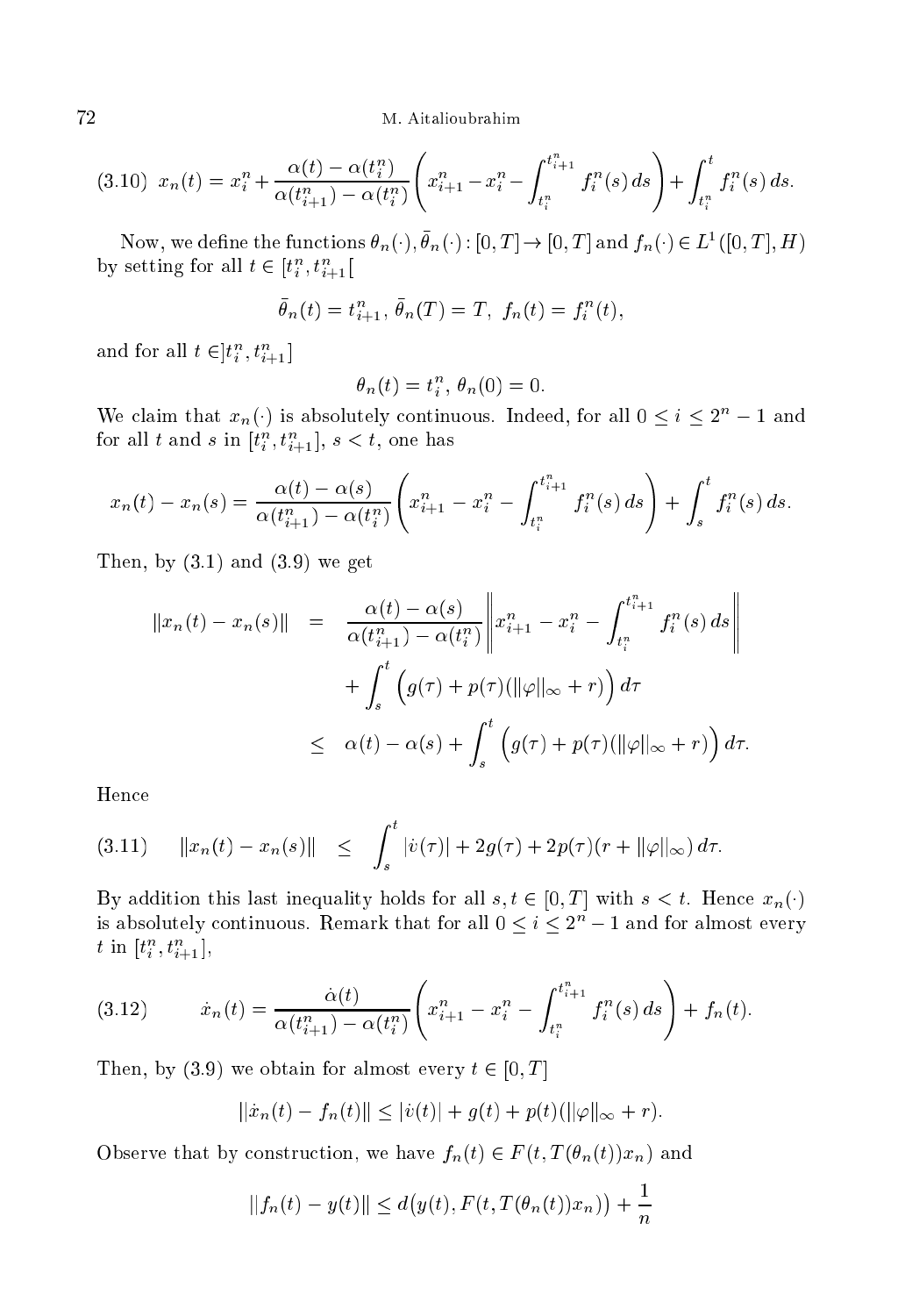for all  $t \in [0, T]$ . Also, by construction and the relation (3.8), we have for almost every  $t \in [0, T]$ 

$$
\Big(\dot{x}_n(t)-f_n(t)\Big)\in -N\Big(C(\bar{\theta}_n(t)), x_n(\bar{\theta}_n(t))\Big).
$$

Then the proof is complete.

Proof of the Theorem. In view of Lemma 3.1, we can define inductively sequences  $(f_n(\cdot))_{n\geq 1} \subset L^1([0,T],H)$ ,  $(x_n(\cdot))_{n\geq 1} \subset C([-a,T],H)$  and  $(\theta_n(\cdot))_{n>1}, (\bar{\theta}_n(\cdot))_{n>1} \subset S([0,T], [0,T]);$  where  $S([0,T], [0,T])$  denotes the space of step functions from  $[0, T]$  into  $[0, T]$ ; such that

- (1)  $f_n(t) \in F(t, T(\theta_n(t))x_n), x_n(\bar{\theta}_n(t)) \in C(\bar{\theta}_n(t)),$  for all  $t \in [0, T]$ ;
- (2)  $||f_{n+1}(t) f_n(t)|| \leq d(f_n(t), F(t, T(\theta_{n+1}(t))x_{n+1})) + \frac{1}{n+1}$  for all  $t \in [0, T]$ ;<br>(3)  $(\dot{x}_n(t) f_n(t)) \in -N(C(\bar{\theta}_n(t)), x_n(\bar{\theta}_n(t)))$  for almost all  $t \in [0, T]$ ;
- 

(4)  $\|\dot{x}_n(t) - f_n(t)\| \leq |\dot{v}(t)| + g(t) + p(t)(\|\varphi\|_{\infty} + r)$  for almost every  $t \in [0, T]$ . For all  $t \in [0, T]$ , there exists  $0 \leq i \leq 2^{n} - 1$  such that  $t \in [t_i^n, t_{i+1}^n]$ . By (H1) and  $(3.11)$ , we have

$$
d(x_n(t), C(t)) \leq ||x_n(t) - x_n(t_i^n)|| + d(x_n(t_i^n), C(t))
$$
  
 
$$
\leq \int_{t_i^n}^t (|v(s)| + 2g(s) + 2p(s)(||\varphi||_{\infty} + r)) ds + |v(t) - v(t_i^n)|.
$$

The right term of the above inequality converges to 0 if  $n \to +\infty$ . This and the compactness of  $C(t)$  ensure that the set  $\{x_n(t), n \geq 1\}$  is relatively compact in H. Moreover, from (4) we deduce

$$
||\dot{x}_n(t)|| \le |\dot{v}(t)| + 2g(t) + 2p(t)(||\varphi||_{\infty} + r)
$$

for almost every  $t \in [0, T]$ . Then, by Arzela-Ascoli's theorem (see [1]), we can select a subsequence, again denoted by  $(x_n(\cdot))_n$  which converges uniformly to an absolutely continuous function  $x(\cdot)$  on [0, T], moreover  $\dot{x}_n(\cdot)$  converges weakly to  $\dot{x}(\cdot)$  in  $L^1([0,T], H)$ . Also, since all functions  $x_n(\cdot)$  agree with  $\varphi(\cdot)$  on  $[-a, 0]$ , we can obviously say that  $x_n(\cdot)$  converges uniformly to  $x(\cdot)$  on  $[-a, T]$ , if we extend  $x(\cdot)$  in such a way that  $x(\cdot) \equiv \varphi(\cdot)$  on  $[-a, 0]$ . Additionally, observe that  $x_n(\bar{\theta}_n(t))$ converges uniformly to  $x(t)$  on [0, T]. Indeed, by (3.11) for all  $t \in [0, T]$ , we have

$$
||x_n(\theta_n(t)) - x(t)|| \le ||x_n(\theta_n(t)) - x_n(t)|| + ||x_n(t) - x(t)||
$$
  
\n
$$
\le \int_t^{\bar{\theta}_n(t)} \left( |v(s)| + 2g(s) + 2p(s)(r + ||\varphi||_{\infty}) \right) ds
$$
  
\n
$$
+ ||x_n(t) - x(t)||.
$$

The right term of the above inequality converges to 0, it follows  $x_n(\bar{\theta}_n(\cdot))$  converges uniformly to  $x(\cdot)$  on [0, T]. Therefore, as  $d(x_n(t), C(t))$  converges to 0 on

 $\Box$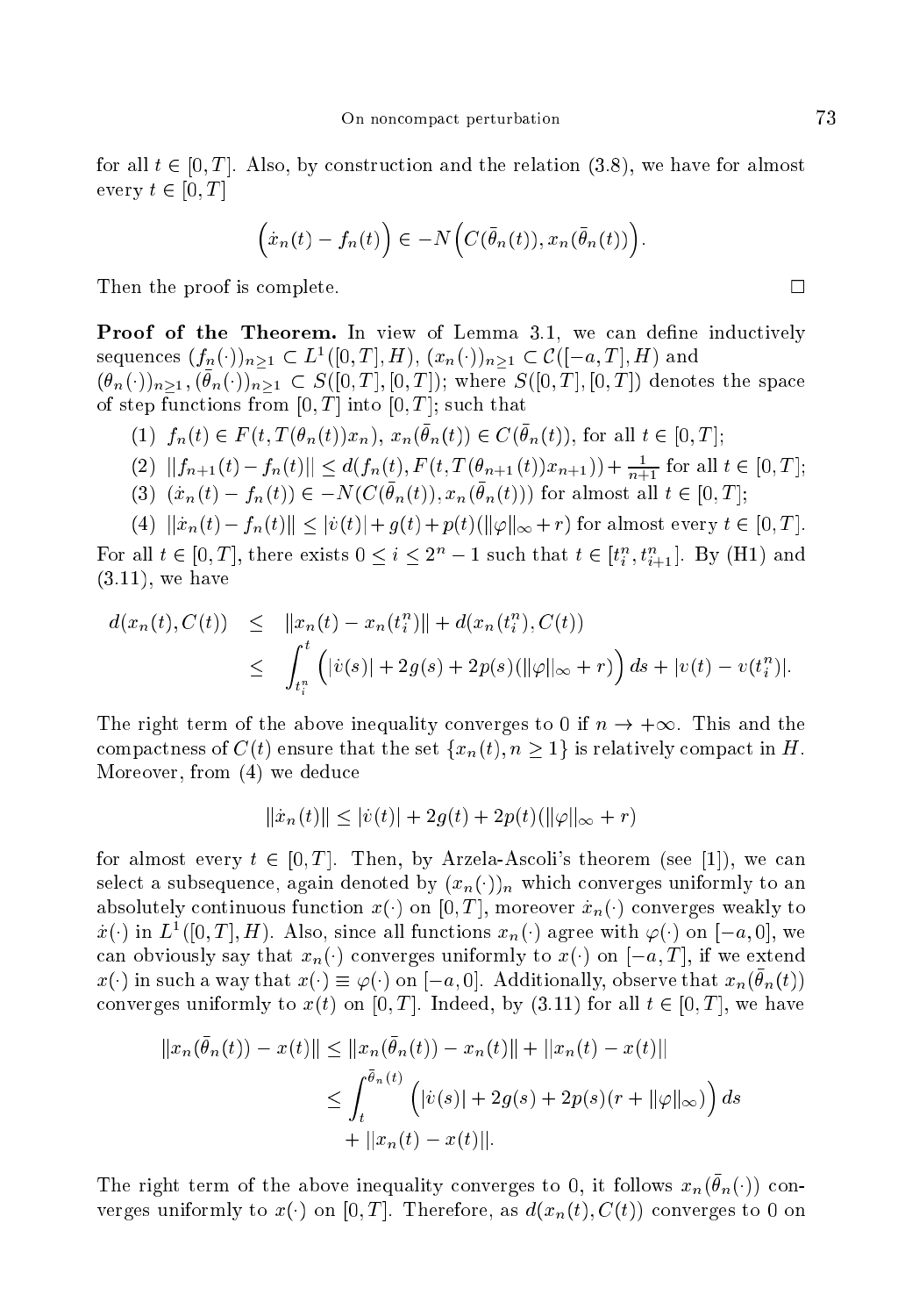[0, T], we conclude that  $x(t) \in C(t)$  for all  $t \in [0, T]$ . On the other hand, for  $t \in [0, T]$  and  $y \in C(t)$ , we have by (H1)

$$
d_{C(\bar{\theta}_n(t))}(y) \le |v(\bar{\theta}_n(t)) - v(t)|;
$$

thus

$$
\sup_{y \in C(t)} d_{C(\bar{\theta}_n(t))}(y) \le |v(\bar{\theta}_n(t)) - v(t)|.
$$

By the same way we can prove that

$$
\sup_{y \in C(\bar{\theta}_n(t))} d_{C(t)}(y) \leq |v(\bar{\theta}_n(t)) - v(t)|.
$$

Hen
e

$$
H\Big(C(\bar{\theta}_n(t)), C(t)\Big) \leq |v(\bar{\theta}_n(t)) - v(t)|,
$$

consequently,  $\cup$  ( $v_n(t)$ ) converges to  $\cup$  ( $t$ ).

**Claim 3.2.**  $T(\theta_n(t))x_n$  converges to  $T(t)x$  in  $\mathcal{C}_a$ .

**PROOF:** Let us denote the modulus continuity of a function  $\psi(\cdot)$  defined on an interval  $I$  of  $\mathbb R$  by

$$
\omega(\psi(\cdot), I, \eta) := \sup \left\{ ||\psi(t) - \psi(s)||; s, t \in I, |s - t| < \eta \right\}.
$$

Let  $\varepsilon > 0$  and let  $t, t' \in [0, T]$ , assume that  $0 \leq t' - t \leq \eta(\frac{\varepsilon}{2})$  $2'$  (3.3) and  $2'$ (3.11), we have

$$
||x_n(t) - x_n(t')|| \le \int_t^{t'} \left( |\dot{v}(s)| + 2g(s) + 2p(s)(\|\varphi\|_{\infty} + r) \right) ds
$$
  

$$
\le \frac{\varepsilon}{2}.
$$

Hen
e

$$
\omega\left(x_n(\cdot), [0,T], \eta(\frac{\varepsilon}{2})\right) \le \frac{\varepsilon}{2}.
$$

Also for  $t, t' \in [-a, 0]$  such that  $|t'-t| < \eta$  ( $\frac{\varepsilon}{2}$ )  $2^{j}$ , we have by  $\sqrt{3}$ ,  $\sqrt{3}$ 

$$
\|\varphi(t)-\varphi(t')\|<\frac{\varepsilon}{2}
$$

Then

$$
\omega\left(\varphi(\cdot),[-a,0],\eta(\frac{\varepsilon}{2})\right)\leq \frac{\varepsilon}{2}
$$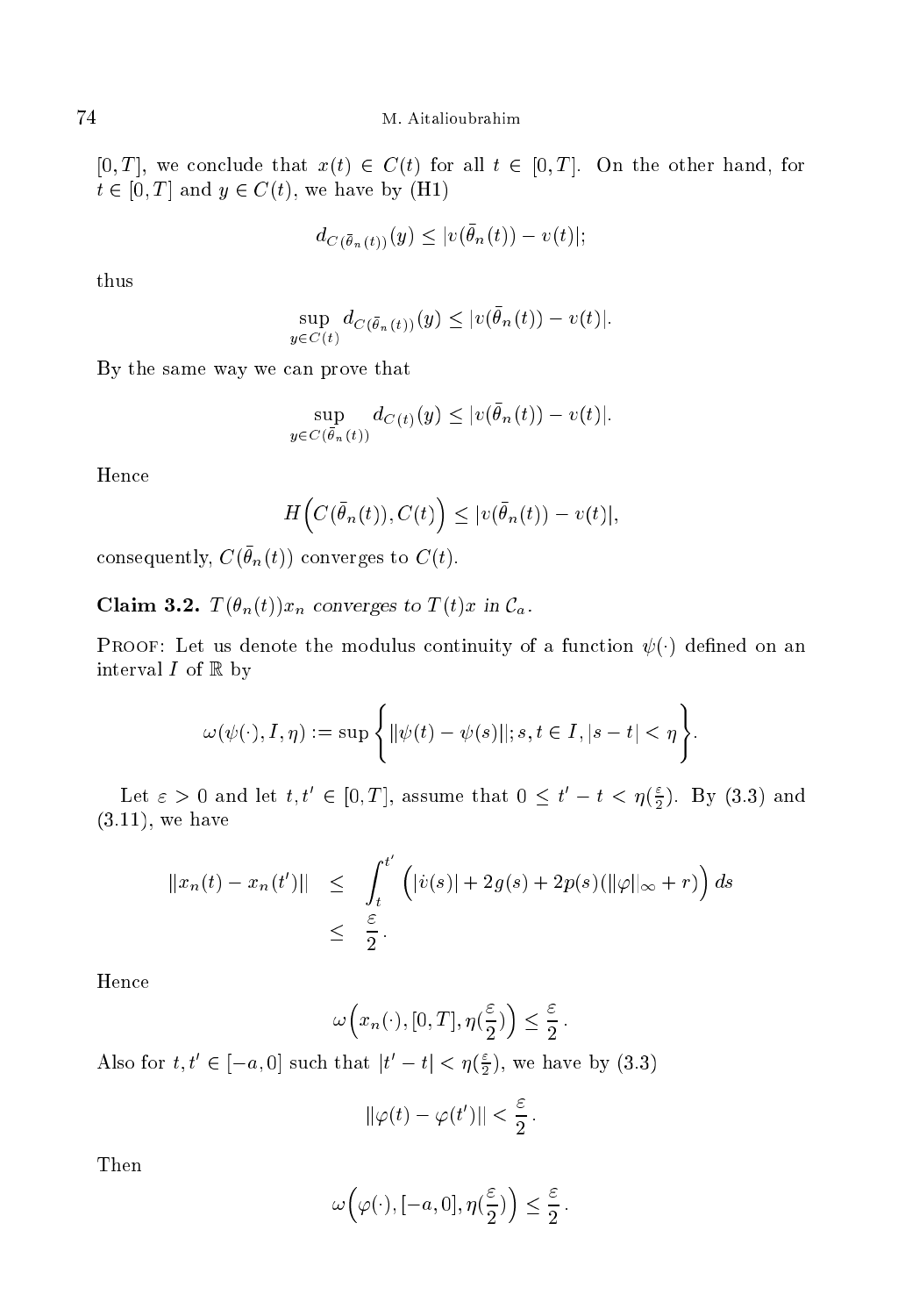Now, let  $t \in [0, T]$ . Since  $\theta_n(t)$  converges to t, there exists  $n_0 \in \mathbb{N}$  such that for all  $n \geq n_0$ ,  $|\theta_n(t) - t| < \eta(\frac{\varepsilon}{2})$ . Then, for all  $n \geq n_0$ 

$$
||T(\theta_n(t))x_n - T(t)x_n||_{\infty} = \sup_{-a \le s \le 0} ||x_n(\theta_n(t) + s) - x_n(t + s)||
$$
  
\n
$$
\le \omega\left(x_n(\cdot), [-a, T], \eta(\frac{\varepsilon}{2})\right)
$$
  
\n
$$
\le \omega\left(\varphi(\cdot), [-a, 0], \eta(\frac{\varepsilon}{2})\right) + \omega\left(x_n(\cdot), [0, T], \eta(\frac{\varepsilon}{2})\right)
$$
  
\n
$$
\le \varepsilon,
$$

hence  $||T(\theta_n(t))x_n - T(t)x_n||_{\infty}$  converges to 0 as  $n \to +\infty$ . Therefore, since the uniform convergence of  $x_n(\cdot)$  to  $x(\cdot)$  on  $[-a,T]$  implies that  $T(t)x_n$  converges to  $T(t)x$  uniformly on  $[-a, 0]$ , we deduce that

(3.13) 
$$
T(\theta_n(t))x_n
$$
 converges to  $T(t)x$  in  $\mathcal{C}_a$ 

On the other hand, from  $(1)$  and  $(2)$  we deduce

$$
||f_{n+1}(t) - f_n(t)|| \le H\Big(F(t, T(\theta_n(t))x_n), F(t, T(\theta_{n+1}(t))x_{n+1})\Big) + \frac{1}{n+1}
$$
  

$$
\le m(t) ||T(\theta_n(t))x_n - T(\theta_{n+1}(t))x_{n+1}||_{\infty} + \frac{1}{n+1}.
$$

By (3.13),  $||T(\theta_n(t))x_n - T(\theta_{n+1}(t))x_{n+1}||_{\infty}$  converges to 0, thus the right term of the relation (3.14) converges to 0. Hence  $(f_n(t))_{n\geq 1}$  is a Cauchy sequence and  $(f_n(\cdot))_{n\geq 1}$  converges pointwise to  $f(\cdot)$ . Moreover, observe that by (1),

$$
d(f(t), F(t,T(t)x)) \leq ||f(t) - f_n(t)|| + H\Big(F(t,T(\theta_n(t))x_n), F(t,T(t)x)\Big)
$$
  

$$
\leq ||f(t) - f_n(t)|| + m(t)||T(\theta_n(t))x_n - T(t)x||_{\infty}.
$$

Since  $f_n(t)$  converges to  $f(t)$  and by (3.13) the last term converges to 0. So that  $f(t) \in F(t, T(t)x)$  for all  $t \in [0, T]$ .

Now, we can apply Castaing techniques (see for example [14]). The weak convergence of  $\dot{x}_n(\cdot)$  to  $\dot{x}(\cdot)$  in  $L^1([0,T],H)$  and the Mazur's Lemma entail

$$
\dot{x}(t) - f(t) \in \bigcap_{n} \bar{\text{co}} \Big\{ \dot{x}_m(t) - f_m(t) : m \ge n \Big\}, \text{ for a.e. on } [0, T].
$$

For any  $t \in [0, T]$  and  $y \in H$ 

$$
\langle y, \dot{x}(t) - f(t) \rangle \leq \inf_{n} \sup_{k \geq n} \langle y, \dot{x}_k(t) - f_k(t) \rangle.
$$

By  $(3)$  and  $(4)$ , one has

$$
\left(\dot{x}_n(t) - f_n(t)\right) \in -N\Big(C(\bar{\theta}_n(t)), x_n(\bar{\theta}_n(t))\Big) \cap \Big(|\dot{v}(t)| + g(t) + p(t)(\|\varphi\| + r)\Big)B
$$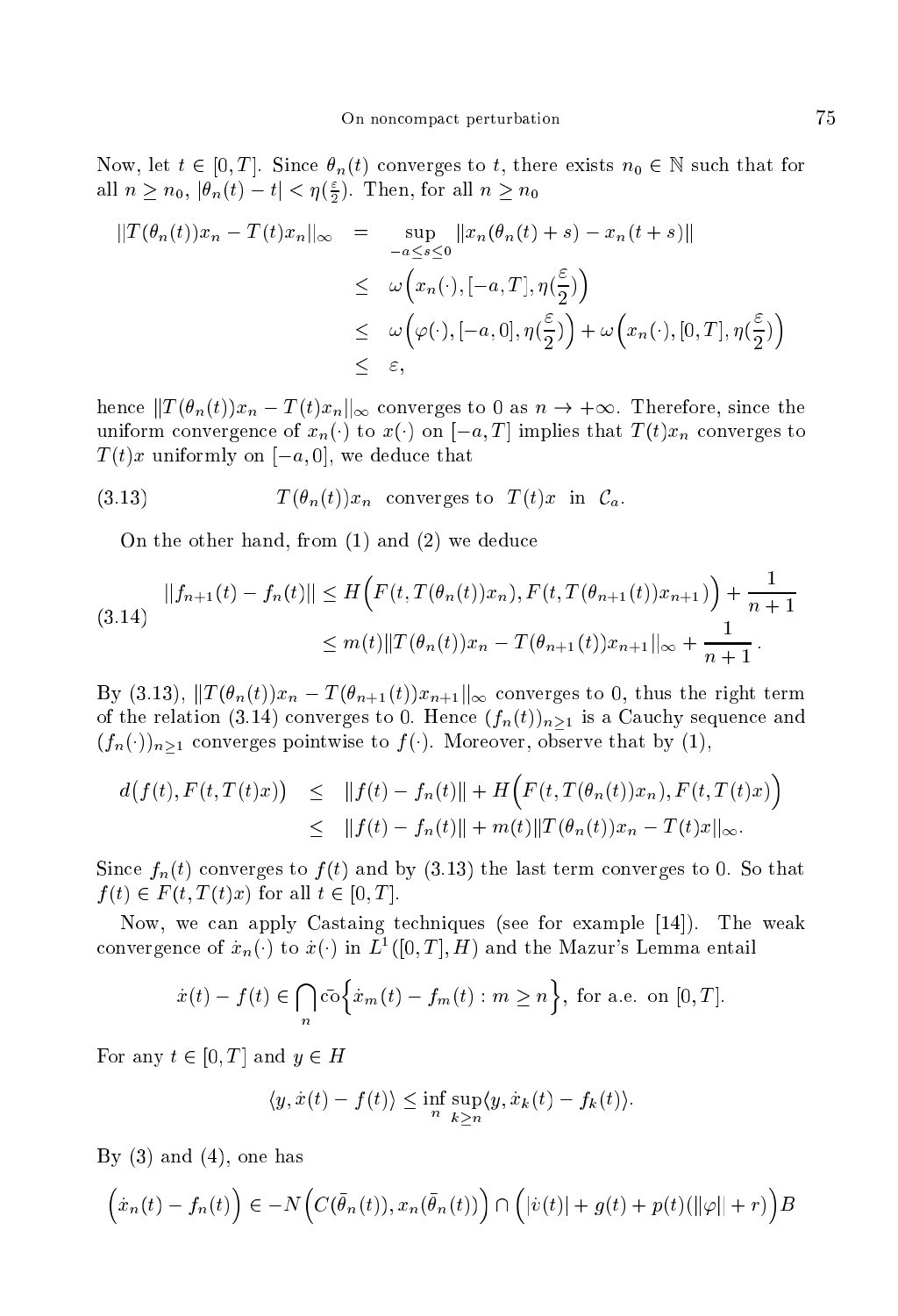for almost all  $t \in [0, T]$ . Hence, by Proposition 2.1 we get

$$
\left(\dot{x}_n(t) - f_n(t)\right) \in -\left(|\dot{v}(t)| + g(t) + p(t)(\|\varphi\| + r)\right) \partial d_{C(\bar{\theta}_n(t))}(x_n(\bar{\theta}_n(t))).
$$

In view of Proposition 2.2, we deduce

$$
\langle y, \dot{x}(t) - f(t) \rangle
$$
  
\n
$$
\leq (|\dot{v}(t)| + g(t) + p(t)(\|\varphi\| + r)) \limsup_{n \to \infty} \sigma(y, -\partial d_{C(\bar{\theta}_n(t))}(x_n(\bar{\theta}_n(t))) )
$$
  
\n
$$
\leq (|\dot{v}(t)| + g(t) + p(t)(\|\varphi\| + r)) \sigma(y, -\partial d_{C(t)}(x(t))).
$$

So, the convexity and the closedness of the set  $\partial d_{C(t)}(x(t))$  ensure

$$
\left(\dot{x}(t) - f(t)\right) \in -\left(|\dot{v}(t)| + g(t) + p(t)(\|\varphi\| + r)\right) \partial d_{C(t)}(x(t)) \subset -N_{C(t)}(x(t)).
$$

Finally, we have for almost all  $t \in [0, T]$ ,  $\dot{x}(t) \in -N_{C(t)}(x(t)) + F(t, T(t)x)$  and for all  $t \in [0, T]$ ,  $x(t) \in C(t)$ . The proof is complete. П

### **REFERENCES**

- Aubin J.P., Cellina A., Differential Inclusions, Springer, Berlin-Heidelberg, 1984.  $\Box$
- [2] Bounkhel M., Thibault L., Nonconvex sweeping process and prox-regularity in Hilbert space, J. Nonlinear Convex Anal. 6 (2005), no. 2, 359-374.
- [3] Castaing C., Valadier M., Convex Analysis and Measurable Multifunctions, Lecture Notes in Mathematics, 580, Springer, Berlin-Heidelberg-New York, 1977.
- [4] Castaing P., Monteiro Marques M.D.P., Topological properties of solution sets for sweeping process with delay, Portugal. Math. 54 (1997), 485-507.
- [5] Clarke F.H., Stern R.J., Wolenski P.R., *Proximal smoothness and the lower*  $C^2$  *property*, J. Convex Anal. 2 (1995), no. 1-2, 117-144.
- សា Edmond J.F., Delay perturbed sweeping process, Set-Valued Anal. 14 (2006), no. 3, 295-317.
- $[7]$ Edmond J.F., Thibault L., BV solutions of nonconvex sweeping process differential inclusion with perturbation, J. Differential Equations  $226$  (2006), 135-179.
- $\lceil 8 \rceil$ Haddad T., Thibault L., Mixed semicontinuous perturbations of nonconvex sweeping process, Math. Program. 123 (2010), no. 1, Ser. B, 225-240.
- Moreau J.J., Evolution problem associated with a moving convex set in a Hilbert space, J.  $|9|$ Differential Equations 26 (1977), 347-374.
- [10] Moreau J.J., Application of convex analysis to the treatment of elasto-plastic systems, in Applications of Methods of Functional Analysis to Problems in Mechanics (Germain and Nayroles, Eds.), Lecture Notes in Mathematics, 503, Springer, Berlin, 1976, pp. 56–89.
- [11] Moreau J.J., Unitateral contact and dry friction in finite freedom dynamics, in Nonsmooth Mechanics (J.J. Moreau and P.D. Panagiotopoulos, Eds.), CISM Courses and Lectures, 302, Springer, Vienna-New York, 1988, pp. 1-82.
- [12] Poliquin R.A., Rockafellar R.T., Thibault L., Local differentiability of distance functions, Trans. Amer. Math. Soc. 352 (2000), no. 11, 5231-5249.
- [13] Thibault L., Sweeping process with regular and nonregular sets, J. Differential Equations 193  $(2003)$ , 1-23.